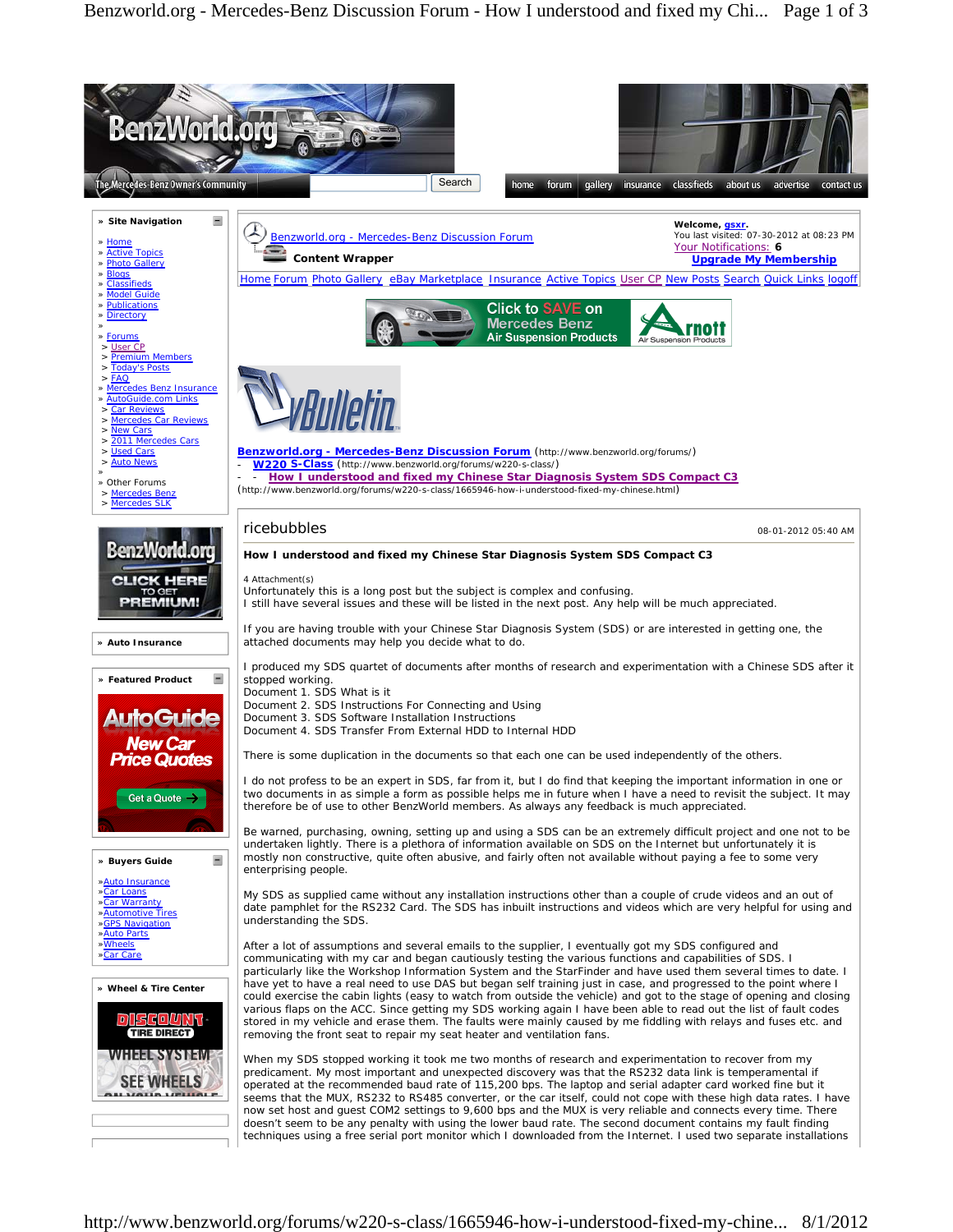**» Network Links**

» Motorcycle Reviews

 $\equiv$ 

» Motorcycle Classifieds

» ATV Reviews

» Jetski Reviews » Snowmobile Reviews

of this application to watch the data traffic in both the Guest Virtual Machine environment, and the Host Serial Port through the MUX, while SDS was communicating with my vehicle. This was critical to the successful outcome, as without the port monitor you have no idea whether the SDS is communicating with the vehicle or not.

I also found the order in which you do things when starting SDS was important and I have listed the connection regime which has worked reliably every time since instigating it.

After the success with the above I became even bolder, and have now transferred the SDS application from the external HDD to the internal HDD. I partitioned the laptop hard drive and cloned the SDS software onto it so that I no longer need to use the supplied external drive. This was mainly for convenience, and as I have a dedicated laptop, disk space was not an issue. It makes a huge difference in the number of cables that you need to worry about during a diagnosis session.

Finally, my Chinese SDS is a very useful tool for a MB enthusiast, but be warned it is very temperamental. Now that I have reached a stable configuration I no longer fiddle with the installation settings (especially the inbuilt SDS tools such as SDnetAssist etc.) which are available via the Virtual Machine Start, All Programs, Service, etc.) as these seem to create errors, which in my case usually require a full reinstall. I keep a dedicated 150Gb hard drive with a cloned backup of the supplied SDS HDD for this purpose.

**Regards** ricebubbles

Key search words:

Chinese MB STAR Compact3 C3 Diagnostic Diagnosis Assistance System SDS DAS PCMCIA Cardbus Adapter Card OX16CF950 RS232 COM2 serial port settings MUX application software installation guide guidance tips how to fix understand how I fixed Xentry Diagnostics Workshop Information System WIS SDS What is it SDS Instructions For Connecting and Using SDS Software Installation Instructions partition laptop HDD clone external HDD drive

## ricebubbles 08-01-2012 05:43 AM

## **Help Needed to Understand my Chinese Star Diagnosis System SDS Compact C3**

As I explained in my previous post, I still have several issues in understanding my Chinese Star Diagnosis System SDS Compact3 C3. Any help will be much appreciated.

The documents referred to were attached in my previous post.

## Issue A: MUX Icon Remains Unlocked.

My SDS seems to work fine now that it is installed on the laptop internal HDD, except for one small detail. The MUX icon on the Virtual Machine Desktop used to change from unlocked to locked once the car was connected and communicating properly. See Figures 8 and 9 in Document 2 SDS Instructions For Connecting and Using. Now the icon doesn't change from unlocked for some reason, but the MUX is definitely connected and working. I have tried all the obvious connection settings but nothing affects it. It is a minor detail and I can live with it, however if any one has any idea how to fix it, it would be much appreciated.

Issue B: How to delete/remove an unused MUX Icon.

When the Virtual Machine Desktop starts it shows the Desk Band Group of icons in the bottom right Toolbar. These show the connection status of the SDS to the Internet and to the MUX. The initial icon in my Desk Band is a legacy from when I first got my SDS going. It shows the MUX as 'D6'. MUX 'D6' also appears in SDConnect Toolkit as well. See Figure 5 in Document 2 SDS Instructions For Connecting and Using. After recovering from my inoperative SDS (see previous post), now when I connect my MUX to the laptop, the icon changes to a 'D' icon with an unlocked padlock. See Figure 90 in Document 2 SDS Instructions For Connecting and Using. My issue is; how can I delete the original 'D6' entry?

Issue C: Purpose of a couple of applications in Virtual Machine Folder 'mb activate tools'.

My SDS came with a folder called 'mb activate tools', which obviously contains several tools, applications and patches for fixing the various problems which occur with these Chinese SDS's. Some of the applications are apparent as to what they are for, but some are not. I need some help in understanding the purpose of a couple of them.

"C4\_To\_C3" Seems like it has something to do with converting a Compact4 (C4) SDS to a Compact3 (C3) SDS. Why would you want to do this? As I understand it a Compact4 (C4) SDS has the same software as C3 but has better anti electromagnetic interference properties and smaller hardware and is required when using a SDConnect (wireless MUX).

"Convert C3\_to\_C4\_SD\_Connect" As I understand it, SDConnect is the name given to the wireless version of a MUX which came after the earlier RS232 cable connected MUXes. Therefore it seems that this application is to convert a Compact3 (C3) SDS to a Compact4 (C4) SDS, to suit a wireless MUX, if that was what was supplied. Folder 'mb activate tools' contains a file 'wrar393sc.exe'. What is this application used for?

Issue D: Also a general question. In the brief instructions that have been provided with one of the patches, it states to "copy the application to the affected laptop". Does this mean to run the exe file from the Virtual Machine Desktop/environment or from the Host Laptop Desktop/environment?

## TIA, ricebubbles

tower 08-01-2012 06:54 AM

Ricebubbles:

I'll bet that wrar393sc.exe is a self extracting file to install